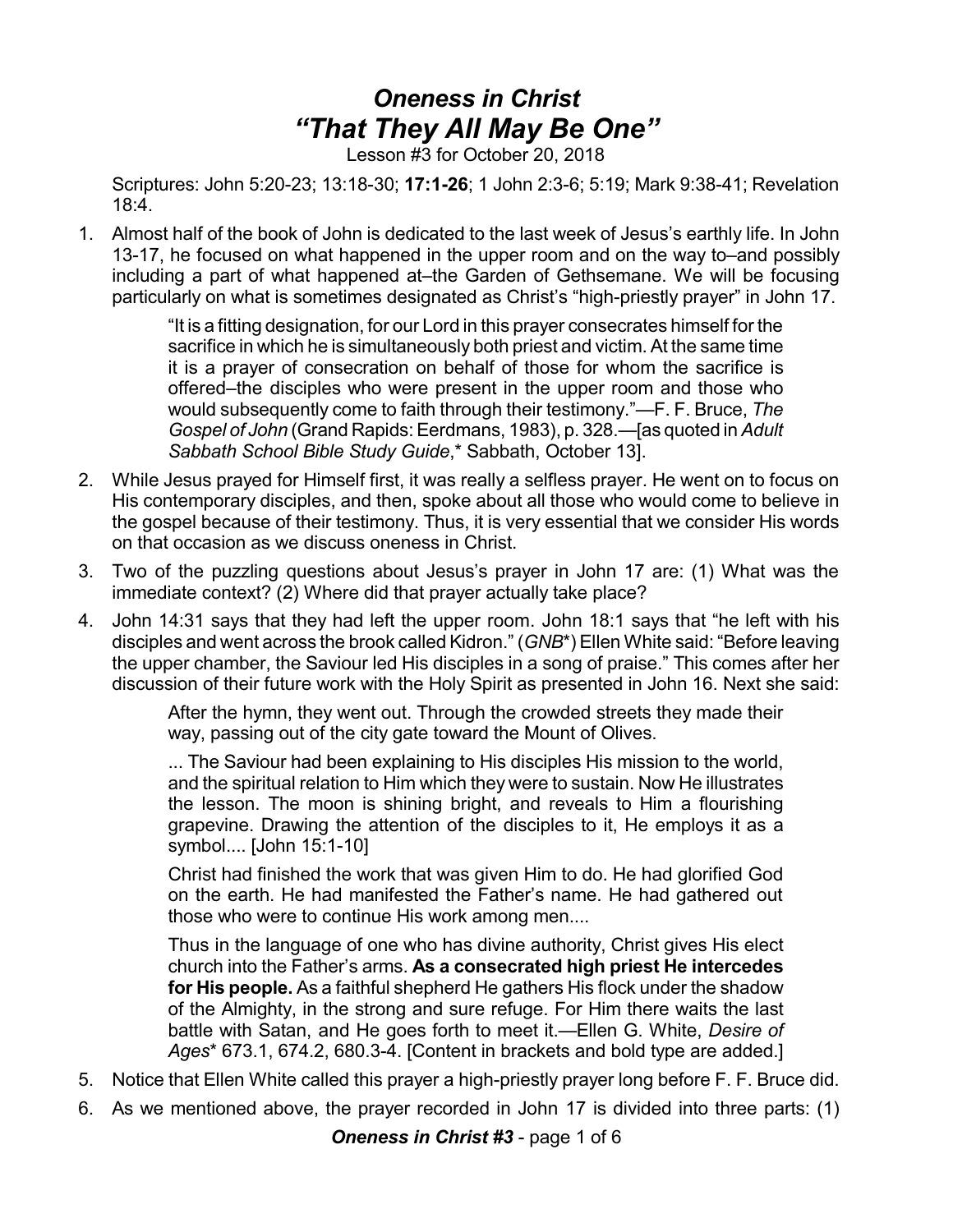Jesus's prayer for Himself, (John 17:1-5) (2) His prayer for His disciples, (John 17:6-19) and, then, (3) His incredible words about those who would come to believe in Him through the testimony of the disciples. (John 17:20-26)

- 7. Read John 17:1-5. What should we learn from these words of Jesus about the most important work He did and what might be the most important work that we should do? Clearly, His goal was to correctly represent the Father by giving Him glory. Jesus recognized clearly that the hour of His trial was then. On several prior occasions, He had stated that His time had not yet come. (See John 2:4; 7:30; 8:20.) However, this time was different.
- 8. At this time, the critical time and battle in the great controversy had arrived. **Contrary to Satan's claims back in the Garden of Eden, Jesus proved once and for all that sin leads to death. He demonstrated the character of God under the most trying of situations. Thus, He guaranteed the final eradication of sin and sinners, including Satan, thus, eventually restoring peace, harmony, and unity to the entire universe.**
- 9. The Father and the Son had carefully worked out every detail of Christ's mission to this earth. Nightly, they discussed what needed to be done on the coming day. Jesus was in full harmony with His Father's wishes at each point. **Nothing happened by accident.** His death was not just a martyr's death; it was a planned occasion to prove the truthfulness of His statement back in the Garden of Eden that sin leads to death. (Genesis 2:17)
- 10. One of the most significant verses in the entire Bible is John 17:3.
	- **John 17:3**: And eternal life means knowing you, the only true God, and knowing Jesus Christ, whom you sent.—American Bible Society. (1992). *The Holy Bible: The Good News Translation*\*(2nd ed., John 17:3). New York: American Bible Society*.*
- 11. What are the implications of that verse? What does it mean to *know God*? How can we come to know Christ better?

It would be well for us to spend a thoughtful hour each day in contemplation of the life of Christ. We should take it point by point, and let the imagination grasp each scene, especially the closing ones. As we thus dwell upon His great sacrifice for us, our confidence in Him will be more constant, our love will be quickened, and we shall be more deeply imbued with His spirit. If we would be saved at last, we must learn the lesson of penitence and humiliation at the foot of the cross.—Ellen G. White, *Desire of Ages*\* 83.4.

- 12. What would happen if a significant number of Seventh-day Adventists did that on a regular basis? What would happen if we were more deeply imbued with His Spirit?
- 13. What happens to people who become better and better acquainted with Jesus? Are others attracted to them? Does a better knowledge of Jesus make you want to know Him more?
- 14. We believe that Jesus came to reveal to us the truth about the Father. But, eternal life will be for the purpose of getting to know God even better. That will be one of our greatest exercises and our highest delight in the heavens above.
- 15. How well did Jesus represent the Father? Could we do something similar?

Had God the Father come to our world and dwelt among us, humbling Himself, veiling His glory, that humanity might look upon Him, the history that we have of the life of Christ would not have been changed.... In every act of Jesus, in every lesson of His instruction, we are to see and hear and recognize God. In sight, in hearing, in effect, it is the voice and movements of the Father.—Ellen

*Oneness in Christ #3* - page 2 of 6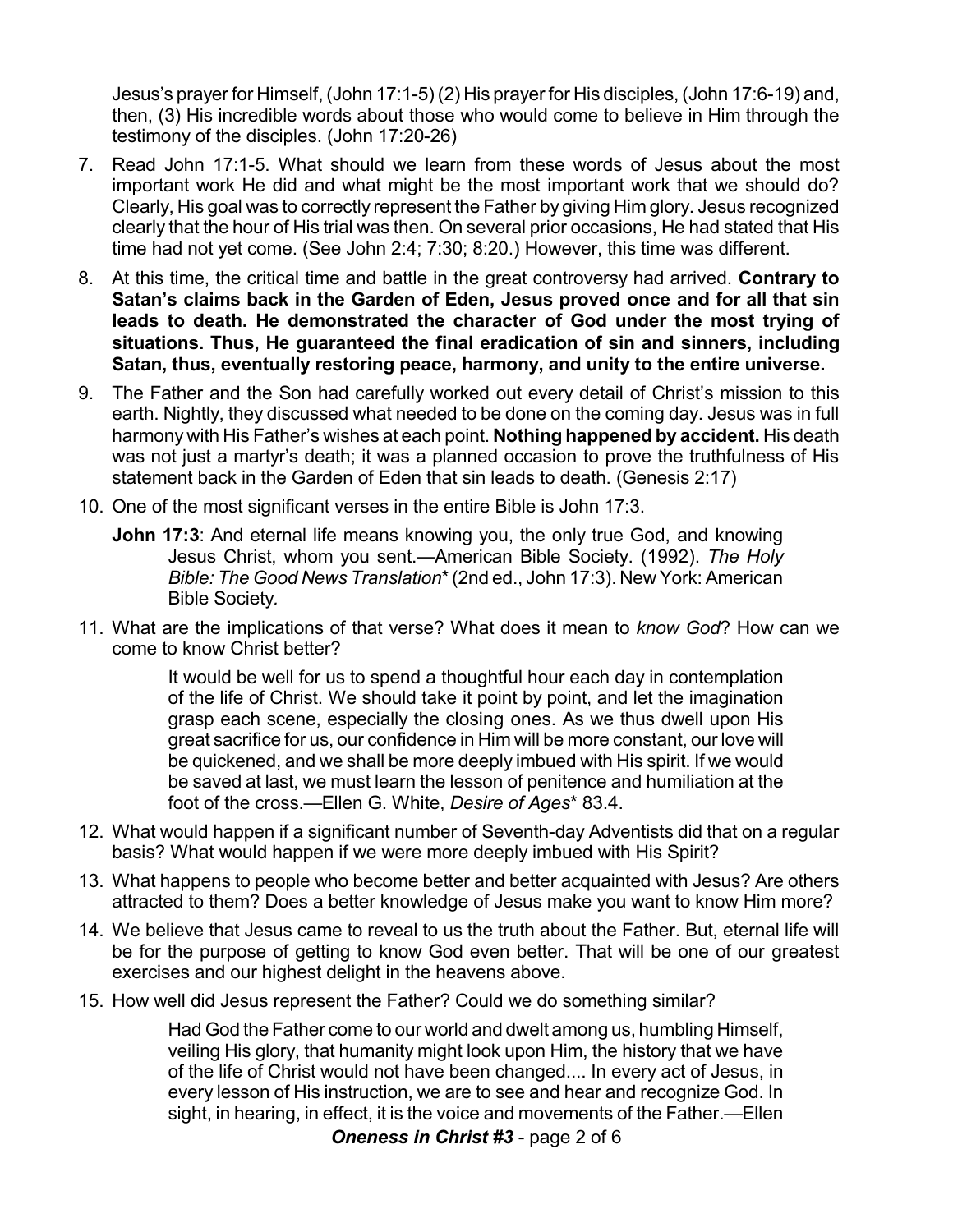G. White, *Letter 83*,\* 1895*; That I May Know Him*\* 338.4; *21MR*\* 393.1.

- 16. What difference is there between knowing about God and knowing God personally? What would be the difference that would cause you to say about some person that you know about him while about another person you might say, "I know him"?
- 17. Read John 17:9-19. In this central portion of His prayer, He prayed for His contemporary disciples in detail. We need to remember that this prayer followed soon after His disciples were arguing among themselves about who would be the greatest! (Luke 22:24)
- 18. First of all, He prayed that God would keep them safe while they, of necessity, remained in this world. He knew that the Devil would mount an all-out campaign to destroy them or discredit them as they continued in their work of spreading the gospel. Jesus was fully aware of the dangers that exist in our world. He prayed for the world. He loves the world; but, He knows the prince of this world! He also knew that the spread of the gospel would be largely dependent upon the work of those followers of His together with a few others that would be their close associates such as Barnabas, Paul, Silas, and Timothy, etc.
- 19. Didn't Jesus already know that the Father would care for His disciples? Why did He need to pray for that? Is this an example of persistence in prayer which we are advised to do?
- 20. Unfortunately, when this prayer took place, Judas had already left the twelve. He had found the attractions of this world too great a temptation to the point that he was willing to sell his Lord for 30 pieces of silver!

At the Passover supper Jesus proved His divinity by revealing the traitor's purpose. He tenderly included Judas in the ministry to the disciples. But the last appeal of love was unheeded.—Ellen G. White, *The Desire of Ages*\* 720.3.

- 21. As Jesus continued to pray for His disciples and later for us, He prayed for some incredible things: "That they may be one as We are." (John 17:11, *NKJV*\*) We cannot even imagine that kind of unity on a human scale. It can happen only through the miraculous healing grace of divinity. But, it is an indispensable prerequisite for accomplishing what needs to be done.
- 22. What does it mean to be *not of the world*? Does one need to be "not of this world" in order to die a martyr's death for the cause of God? Remember that, as far as we know, all but one of the disciples ended up dying a martyr's death, and they tried to kill John.
	- **John 17:20-26:** <sup>20</sup> "I pray not only for them, but also for those who believe in me because of their message. <sup>21</sup>I pray that they may all be one. Father! May they be in us, just as you are in me and I am in you. **May they be one, so that the world will believe that you sent me**. 22 I gave them the same glory you gave me, so that they may be one, just as you and I are one: **23 I in them and you in me, so that they may be completely one, in order that the world may know that you sent me and that you love them as you love me.**

<sup>24</sup> "Father! You have given them to me, and I want them to be with me where I am, so that they may see my glory, the glory you gave me; for you loved me before the world was made. <sup>25</sup>Righteous Father! The world does not know you, but I know you, and these know that you sent me. <sup>26</sup>I made you known to them, and I will continue to do so, in order that the love you have for me may be in them, and so that I also may be in them."—*Good News Bible*\* (John 17:20- 26). [Bold type is added.]

23. Our oneness is supposed to make the world believe. Is it really possible that our oneness,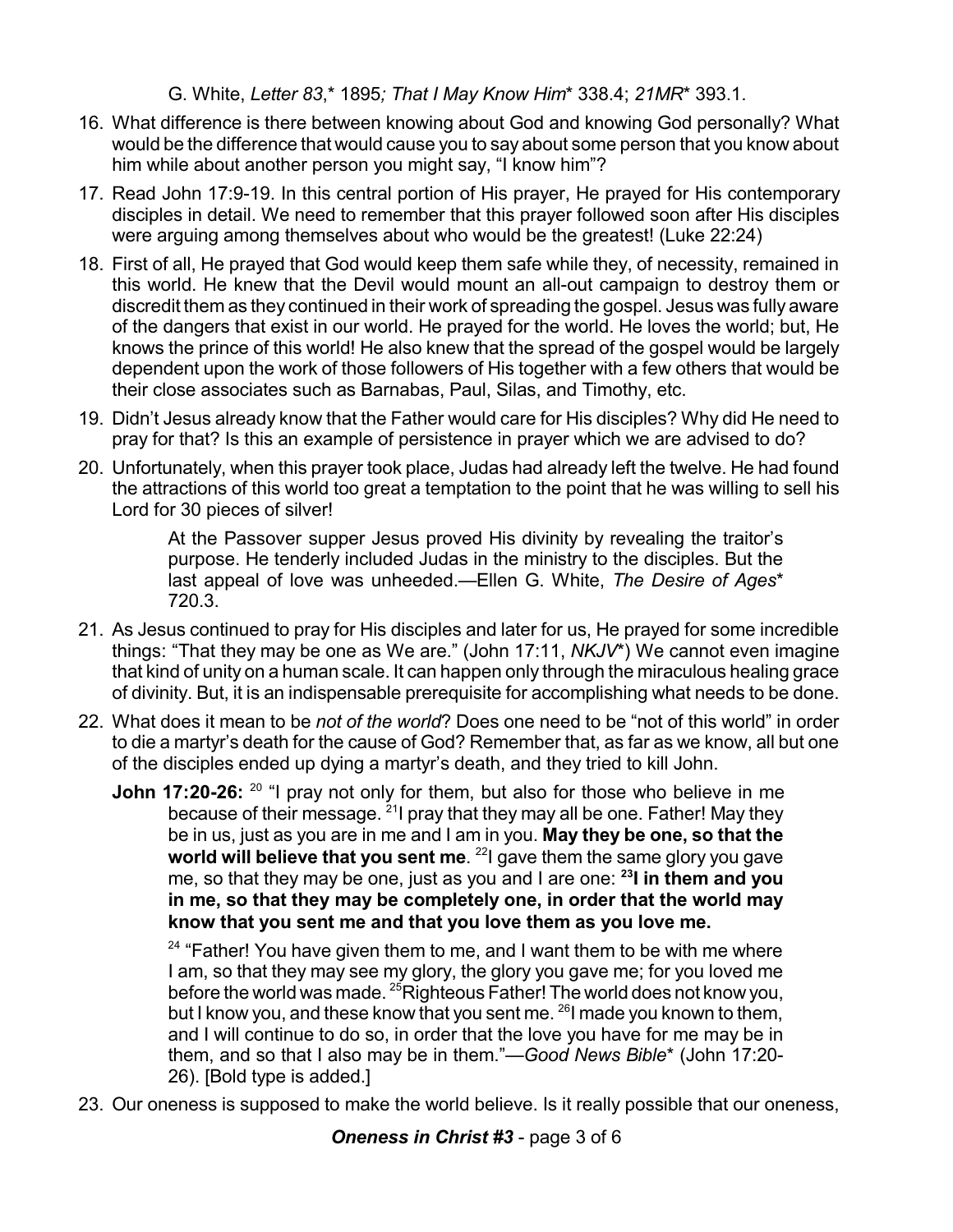our unity, is supposed to make the world believe that God sent Jesus Christ? Did Jesus really mean that? How does that work in actuality? We know that the Father and the Son work so closely together that They are indistinguishable. They were willing to sacrifice Themselves for us. What could we possibly do to convince the world that the Father sent the Son? (See Ephesians 1:7-10; 3:7-10; and Colossians 1:19-20.) Could we as "saints" do that?

- 24. Read John 5:20-23; 3:16; 10:14-15. What do these verses suggest?
- 25. Earlier in His time with His disciples on that last Thursday evening, Jesus made the startling statement we read in John 13:34-35:
	- **John 13:34-35**: <sup>34</sup> "And now I give you a new commandment: love one another. As I have loved you, so you must love one another. <sup>35</sup>If you have love for one another, then everyone will know that you are my disciples."—*Good News Bible*.\*
- 26. While the command to love our neighbors was given by Moses back in Leviticus 19:18, the kind of love Christ had for His disciples was something new! See John 13:34-35, above.
- 27. What do you think? If we truly love as Jesus loved, would it be apparent to those around us? Would they be attracted? Are we to believe that if we learn to love as Jesus loved, it will stand out so obviously that those around us will come to believe in Jesus? See Matthew 5:16. The kind of unity that is demonstrated by our love for one another cannot be invisible. It must be seen by those around us. How do we get people to glorify God?

God is leading out a people to stand in perfect unity upon the platform of eternal truth.... God designs that His people should all come into the unity of the faith. The prayer of Christ just prior to His crucifixion was that His disciples might be one, even as He was one with the Father, that the world might believe that the Father had sent Him. This most touching and wonderful prayer reaches down the ages, even to our day; for His words were: "Neither pray I for these alone, but for them also which shall believe on Me through their word."

How earnestly should the professed followers of Christ seek to answer this prayer in their lives.—Ellen G. White, *Testimonies for the Church*,\* vol. 4, 17.1-2.

- 28. How much self-denial, self-sacrifice, and true Christian love is necessary to demonstrate the kind of love God showed for us? Certainly, Jesus was the perfect Example of that. How can we better reflect Him? Remember that we are not the light; but, we are to reflect the light.
- 29. In all this talk about oneness and unity, Seventh-day Adventists have been guilty sometimes of thinking that He was talking only about the Seventh-day Adventist Church in the end times. That is not true!
	- **Mark 9:38-41:** <sup>38</sup> John said to him, "Teacher, we saw a man who was driving out demons in your name, and we told him to stop, because he doesn't belong to our group."

 $39$  "Do not try to stop him," Jesus told them, "because no one who performs a miracle in my name will be able soon afterwards to say evil things about me.  $\rm{^{40}F}$ or whoever is not against us is for us.  $\rm{^{41}l}$  assure you that anyone who gives you a drink of water because you belong to me will certainly receive his reward."—*Good News Bible*.\*

What about Acts 19:11-16?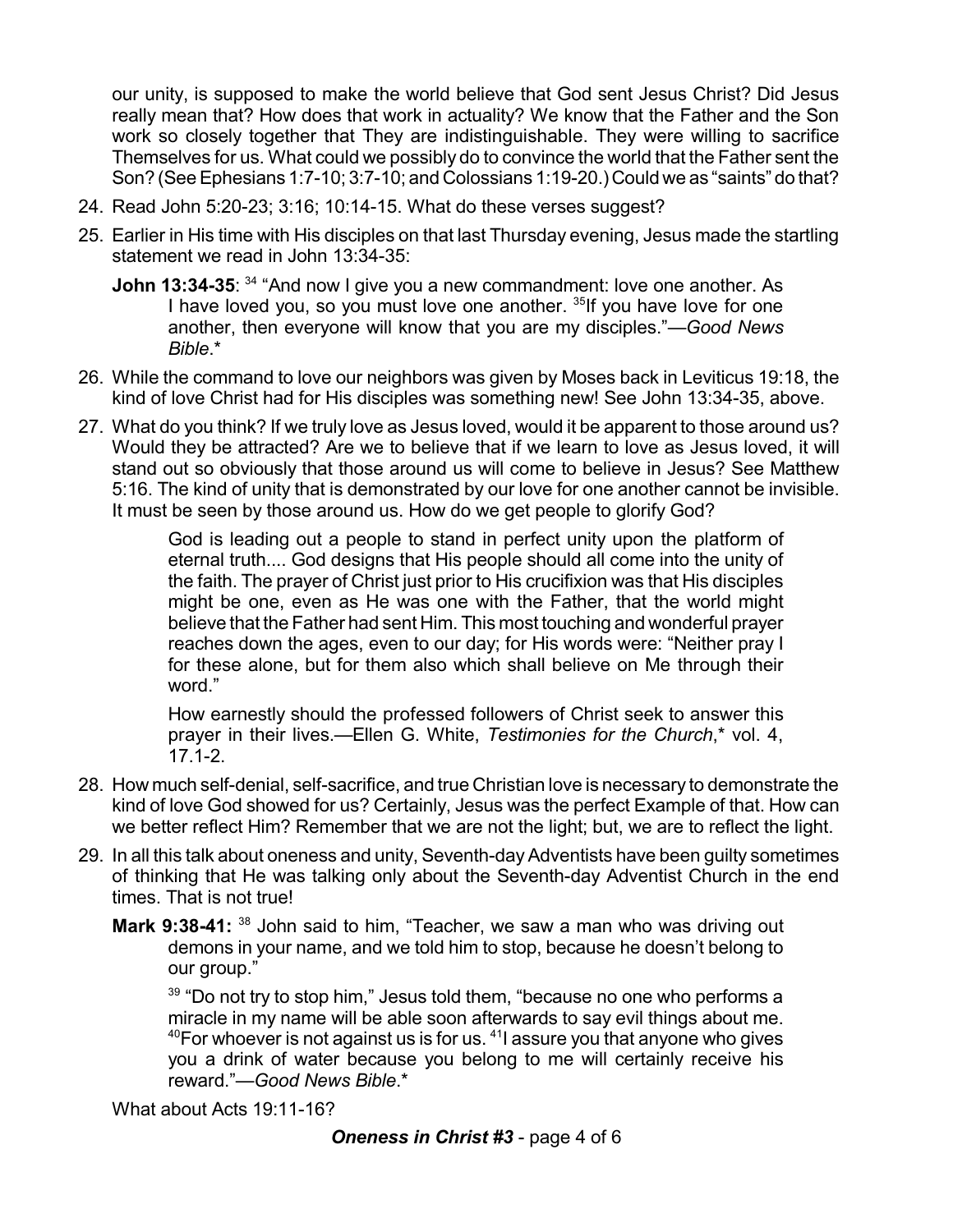- **John 10:16**: <sup>16</sup> "There are other sheep which belong to me that are not in this sheepfold. I must bring them, too; they will listen to my voice, and they will become one flock with one shepherd."—*Good News Bible*.\*
- 30. Let us not forget that many of God's faithful followers are still members of other churches and perhaps even non-Christians or even no religion. If that were not so, He would not be calling for them to come out of Babylon. (Revelation 14:8; 18:4)
- 31. There are many ways in which we can cooperate with members and pastors from other churches in pursuit of common goals. This gives us an opportunity to get to know them and helps them to realize that we are not some strange cult.
- 32. John 17:3 suggests that eternal life means knowing God. How do you understand that in relationship to 1 John 2:3-6?
	- **1 John 2:3-6:** <sup>3</sup> If we obey God's commands, then we are sure that we know him.  $4$ Those who say that they know him, but do not obey his commands, are liars and there is no truth in them. <sup>5</sup>All those who obey his word are people whose love for God has really been made perfect. This is how we can be sure that we are in union with God: **6 those who say that they remain in union with God should live just as Jesus Christ did.**—*Good News Bible*.\* [Bold type is added.]
- 33. God expects us to honor His commandments and obey Him; that should be apparent in our daily lives.
- 34. Revelation 13 makes it clear that the time is coming when those who insist on carefully observing God's commandments will be sought out, persecuted, and perhaps even killed. What is incredible for those of us living in the United States is that the beast in Revelation 13:11-18 is the United States! Could that really happen here?

"Saying to them that dwell on the earth, that *they* should [443] make an image to the beast." [Revelation 13:14] Here is clearly presented a form of government in which the legislative power rests with the people, **a most striking evidence that the United States is the nation denoted in the prophecy.**

**But what is the "image to the beast"? and how is it to be formed?** The image is made by the two-horned beast, and is an image *to* the beast. It is also called an image *of* the beast. Then to learn what the image is like and how it is to be formed we must study the characteristics of the beast itself–the papacy.

When the early church became corrupted by departing from the simplicity of the gospel and accepting heathen rites and customs, she lost the Spirit and power of God; and in order to control the consciences of the people, she sought the support of the secular power. The result was the papacy, a church that controlled the power of the state and employed it to further her own ends, especially for the punishment of "heresy." In order for the United States to form an image of the beast, the religious power must so control the civil government that the authority of the state will also be employed by the church to accomplish her own ends.—Ellen G. White, *Great Controversy*\* 442.3-443.2. [Italic type is in the source; bold type and Bible text in brackets are added.]

35. The Seventh-day Adventist Church is unique among major denominations. While many have